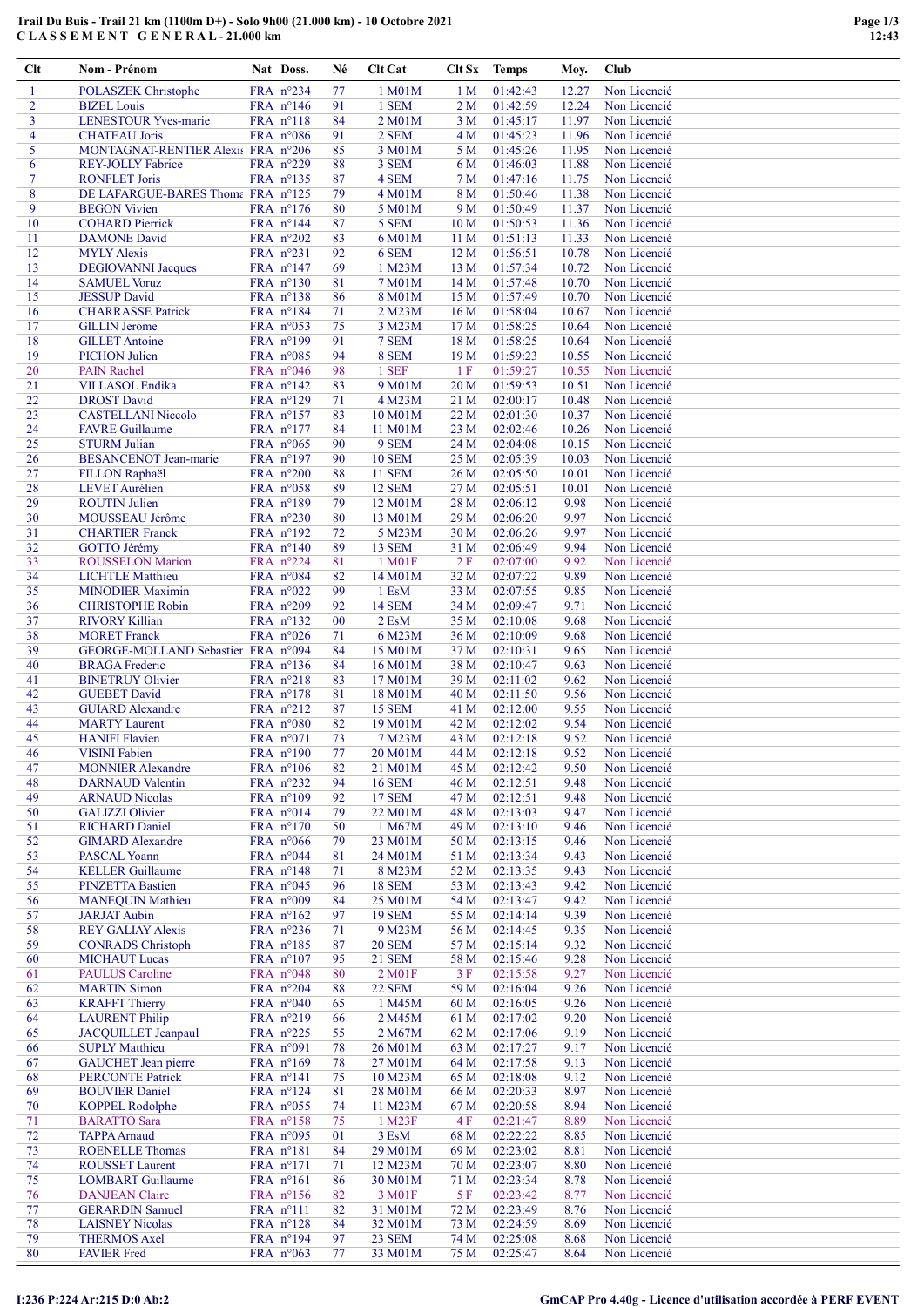## Trail Du Buis - Trail 21 km (1100m D+) - Solo 9h00 (21.000 km) - 10 Octobre 2021 C L A S S E M E N T G E N E R A L - 21.000 km

| Clt        | Nom - Prénom                                                  | Nat Doss.                         | Né       | Clt Cat                  | Clt Sx                    | <b>Temps</b>         | Moy.         | Club                         |
|------------|---------------------------------------------------------------|-----------------------------------|----------|--------------------------|---------------------------|----------------------|--------------|------------------------------|
| 81         | <b>CHAMPEL Damien</b>                                         | FRA $n°001$                       | 84       | 34 M01M                  | 76 M                      | 02:26:20             | 8.61         | Non Licencié                 |
| 82         | <b>BERNARD Pierre-luc</b>                                     | FRA n°075                         | 90       | <b>24 SEM</b>            | 77 M                      | 02:26:29             | 8.60         | Non Licencié                 |
| 83         | <b>NGUYEN Bruno</b>                                           | FRA $n^{\circ}227$                | 63       | 3 M45M                   | 78 M                      | 02:26:35             | 8.60         | Non Licencié                 |
| 84<br>85   | <b>BOUVAIST Marie</b>                                         | FRA $n^{\circ}062$<br>FRA $n°008$ | 80<br>86 | 4 M01F<br>35 M01M        | 6 F<br>79 M               | 02:26:41<br>02:26:51 | 8.59<br>8.58 | Non Licencié<br>Non Licencié |
| 86         | <b>NGUYEN-THE Luc</b><br><b>BAUDRY</b> Frédéric               | FRA $n^{\circ}121$                | 73       | 13 M23M                  | 80 M                      | 02:27:45             | 8.53         | Non Licencié                 |
| 87         | <b>BAVIERE Gaëlle</b>                                         | FRA n°051                         | 79       | 5 M01F                   | 7F                        | 02:27:51             | 8.52         | Non Licencié                 |
| 88         | <b>ROUSSEL Olivier</b>                                        | FRA $n^{\circ}070$                | 75       | 14 M23M                  | 81 M                      | 02:27:52             | 8.52         | Non Licencié                 |
| 89         | <b>GUYON Gilles</b>                                           | FRA $n^{\circ}018$                | 61       | 4 M45M                   | 82 M                      | 02:28:38             | 8.48         | Non Licencié                 |
| 90         | <b>HUGUENIN Guillaume</b>                                     | FRA $n°016$                       | 79       | 36 M01M                  | 83 M                      | 02:29:05             | 8.45         | Non Licencié                 |
| 91         | <b>ROQUES</b> Laurent                                         | FRA n°196                         | 74       | 15 M23M                  | 84 M                      | 02:29:08             | 8.45         | Non Licencié                 |
| 92<br>93   | <b>LEMAIRE</b> Damien<br><b>BIBAS-DEBRUILLE Yoan</b>          | FRA n°195<br>FRA $n^{\circ}032$   | 77<br>89 | 37 M01M<br><b>25 SEM</b> | 85 M<br>86 M              | 02:29:11<br>02:29:12 | 8.45<br>8.45 | Non Licencié<br>Non Licencié |
| 94         | <b>SCARINGELLA Geoffrey</b>                                   | FRA n°168                         | 85       | 38 M01M                  | 87 M                      | 02:29:12             | 8.45         | Non Licencié                 |
| 95         | <b>MODELON</b> Frédéric                                       | FRA $n^{\circ}104$                | 74       | 16 M23M                  | 88 M                      | 02:29:44             | 8.42         | Non Licencié                 |
| 96         | <b>VITTOZ Patrick</b>                                         | FRA $n^{\circ}105$                | 62       | 5 M45M                   | 89 M                      | 02:30:05             | 8.40         | Non Licencié                 |
| 97         | <b>TAUREL Adrien</b>                                          | FRA nº151                         | 86       | 39 M01M                  | 90 M                      | 02:30:20             | 8.38         | Non Licencié                 |
| 98<br>99   | <b>LONGO Chrystelle</b><br>GUILLOTEAU (BARON) Sarah FRA n°028 | FRA $n°020$                       | 85<br>88 | 6 M01F<br>2 SEF          | <b>8F</b><br>9 F          | 02:30:22<br>02:30:54 | 8.38<br>8.35 | Non Licencié<br>Non Licencié |
| 100        | <b>MICKAEL Hernandez</b>                                      | FRA $n^{\circ}035$                | 88       | <b>26 SEM</b>            | 91 M                      | 02:31:52             | 8.30         | Non Licencié                 |
| 101        | <b>BABUCCI</b> Angelo                                         | FRA $n^{\circ}041$                | 69       | 17 M23M                  | 92 M                      | 02:31:52             | 8.30         | Non Licencié                 |
| 102        | <b>BERNE Laurent</b>                                          | FRA n°154                         | 78       | 40 M01M                  | 93 M                      | 02:32:06             | 8.28         | Non Licencié                 |
| 103        | <b>PIET Jordan</b>                                            | FRA $n^{\circ}221$                | 92       | <b>27 SEM</b>            | 94 M                      | 02:32:08             | 8.28         | Non Licencié                 |
| 104        | <b>MEUNIER Christophe</b>                                     | FRA $n^{\circ}061$                | 71       | 18 M23M                  | 95 M                      | 02:32:09             | 8.28         | Non Licencié                 |
| 105        | <b>MOUREZ Sylvain</b>                                         | FRA $n^{\circ}228$                | 86       | 41 M01M                  | 96 M                      | 02:32:11             | 8.28         | Non Licencié                 |
| 106<br>107 | <b>FAVIER Anne</b><br><b>BIETRIX Florent</b>                  | FRA $n^{\circ}153$<br>FRA n°182   | 58<br>69 | 1 M45F<br>19 M23M        | 10F<br>97 M               | 02:32:33<br>02:33:09 | 8.26<br>8.23 | Non Licencié<br>Non Licencié |
| 108        | <b>SALMON Mathieu</b>                                         | FRA $n^{\circ}165$                | 96       | <b>28 SEM</b>            | 98 M                      | 02:33:14             | 8.22         | Non Licencié                 |
| 109        | <b>HASSE</b> Adrien                                           | FRA $n^{\circ}007$                | 81       | 42 M01M                  | 99 M                      | 02:33:34             | 8.21         | Non Licencié                 |
| 110        | <b>BOUCHARD</b> Sandra                                        | FRA n°112                         | 71       | 2 M23F                   | 11F                       | 02:33:49             | 8.19         | Non Licencié                 |
| 111        | <b>NOUBEL Karine</b>                                          | FRA n°005                         | 73       | 3 M23F                   | 12F                       | 02:34:18             | 8.17         | Non Licencié                 |
| 112        | <b>PINGEON Thierry</b>                                        | FRA $n^{\circ}159$                | 70       | 20 M23M                  | 100 <sub>M</sub>          | 02:34:25             | 8.16         | Non Licencié                 |
| 113        | <b>BAYLE</b> Gerald                                           | FRA $n^{\circ}235$                | 76       | 21 M23M                  | 101 M                     | 02:34:32             | 8.15         | Non Licencié                 |
| 114<br>115 | <b>LEGAST Mathieu</b><br><b>MELFI</b> Frederic                | FRA $n^{\circ}150$<br>FRA $n°023$ | 72<br>77 | 22 M23M<br>43 M01M       | 102 <sub>M</sub><br>103 M | 02:34:34<br>02:35:40 | 8.15<br>8.09 | Non Licencié<br>Non Licencié |
| 116        | <b>MINEZ Olivier</b>                                          | FRA $n^{\circ}122$                | 74       | 23 M23M                  | 104 M                     | 02:36:09             | 8.07         | Non Licencié                 |
| 117        | <b>BERDANOS Nicolas</b>                                       | FRA $n^{\circ}160$                | 80       | 44 M01M                  | 105 <sub>M</sub>          | 02:36:16             | 8.06         | Non Licencié                 |
| 118        | <b>CLERC</b> Alexandre                                        | FRA $n^{\circ}011$                | 81       | 45 M01M                  | 106 <sub>M</sub>          | 02:36:20             | 8.06         | Non Licencié                 |
| 119        | <b>BERREUR Loïc</b>                                           | FRA $n^{\circ}013$                | 85       | 46 M01M                  | 107 <sub>M</sub>          | 02:36:37             | 8.05         | Non Licencié                 |
| 120        | <b>FRACHET Laure</b>                                          | FRA n°012                         | 87       | 3 SEF                    | 13F                       | 02:36:38             | 8.04         | Non Licencié                 |
| 121<br>122 | <b>DUPUIS Xavier</b><br><b>EL HADJ SALEM Aniss</b>            | FRA $n°010$<br>FRA nº115          | 83<br>76 | 47 M01M<br>24 M23M       | 108 M<br>109 M            | 02:36:39<br>02:37:10 | 8.04<br>8.02 | Non Licencié<br>Non Licencié |
| 123        | <b>GRAZIANI</b> Fabien                                        | FRA $n°034$                       | 95       | <b>29 SEM</b>            | 110 <sub>M</sub>          | 02:37:29             | 8.00         | Non Licencié                 |
| 124        | <b>MACCARI</b> Arnaud                                         | FRA $n°074$                       | 86       | 48 M01M                  | 111 <sub>M</sub>          | 02:37:45             | 7.99         | Non Licencié                 |
| 125        | <b>CHRISTIN Eric</b>                                          | FRA n°114                         | 64       | 6 M45M                   | 112 M                     | 02:38:05             | 7.97         | Non Licencié                 |
| 126        | <b>CODRON</b> Jonathan                                        | FRA n°092                         | 92       | <b>30 SEM</b>            | 113M                      | 02:38:19             | 7.96         | Non Licencié                 |
| 127        | <b>BELLE Michel</b>                                           | FRA n°117                         | 50       | 3 M67M                   | 114 M                     | 02:38:27             | 7.95         | Non Licencié                 |
| 128<br>129 | <b>BECLE</b> Etienne<br><b>ROBILLARD Clelie</b>               | FRA $n^{\circ}110$<br>FRA n°205   | 95<br>93 | <b>31 SEM</b><br>4 SEF   | 115 M<br>14 F             | 02:39:07<br>02:39:13 | 7.92<br>7.91 | Non Licencié<br>Non Licencié |
| 130        | <b>ROUIT Philippe</b>                                         | FRA n°120                         | 68       | 25 M23M                  | 116M                      | 02:39:28             | 7.90         | Non Licencié                 |
| 131        | <b>LEROY</b> Laurent                                          | FRA $n^{\circ}116$                | 68       | 26 M23M                  | 117 <sub>M</sub>          | 02:39:42             | 7.89         | Non Licencié                 |
| 132        | <b>TOUGOUCHI Yoann</b>                                        | FRA n°052                         | 85       | 49 M01M                  | 118 M                     | 02:40:02             | 7.87         | Non Licencié                 |
| 133        | <b>FRESSE Virginie</b>                                        | FRA nº174                         | 73       | 4 M23F                   | 15F                       | 02:40:06             | 7.87         | Non Licencié                 |
| 134        | <b>LOMBARDI</b> Didier                                        | FRA n°210                         | 82       | 50 M01M                  | 119 M                     | 02:41:02             | 7.82         | Non Licencié                 |
| 135<br>136 | <b>SCHULLER Francois</b><br><b>BRULET</b> Thomas              | FRA n°203<br>FRA $n^{\circ}186$   | 59<br>00 | 7 M45M<br>4 EsM          | 120 M<br>121 M            | 02:41:07<br>02:41:17 | 7.82<br>7.81 | Non Licencié<br>Non Licencié |
| 137        | <b>MELIN</b> Christophe                                       | FRA $n°019$                       | 82       | 51 M01M                  | 122 M                     | 02:41:23             | 7.81         | Non Licencié                 |
| 138        | <b>LAPORTE Camille</b>                                        | FRA $n^{\circ}113$                | 89       | 5 SEF                    | 16F                       | 02:41:24             | 7.81         | Non Licencié                 |
| 139        | <b>ALIAS Sylvain</b>                                          | FRA $n^{\circ}127$                | 89       | <b>32 SEM</b>            | 123 M                     | 02:41:40             | 7.79         | Non Licencié                 |
| 140        | <b>HASSINE</b> Majdi                                          | FRA $n^{\circ}054$                | 71       | 27 M23M                  | 124 M                     | 02:41:43             | 7.79         | Non Licencié                 |
| 141        | VIAL JOLIBOIS Sylvie                                          | FRA $n^{\circ}073$                | 76       | 5 M23F                   | 17F                       | 02:41:58             | 7.78         | Non Licencié                 |
| 142<br>143 | <b>THILL Julien</b><br><b>FAVIER Philippe</b>                 | FRA n°123<br>FRA $n^{\circ}198$   | 80<br>65 | 52 M01M<br>8 M45M        | 125 M<br>126 <sub>M</sub> | 02:41:58<br>02:42:00 | 7.78<br>7.78 | Non Licencié<br>Non Licencié |
| 144        | <b>UTZMANN Christian</b>                                      | FRA n°098                         | 67       | 28 M23M                  | 127 M                     | 02:42:04             | 7.78         | Non Licencié                 |
| 145        | <b>FAUCHERAND Philippe</b>                                    | FRA $n°099$                       | 66       | 9 M45M                   | 128 M                     | 02:42:15             | 7.77         | Non Licencié                 |
| 146        | <b>PONCET Béatrice</b>                                        | FRA n°187                         | 63       | 2 M45F                   | 18F                       | 02:42:34             | 7.75         | Non Licencié                 |
| 147        | REVENEAU Michael                                              | FRA $n^{\circ}208$                | 78       | 53 M01M                  | 129 M                     | 02:42:54             | 7.73         | Non Licencié                 |
| 148        | <b>GULLON Ludovic</b>                                         | FRA $n^{\circ}056$                | 79       | 54 M01M                  | 130 M                     | 02:42:59             | 7.73         | Non Licencié                 |
| 149<br>150 | <b>FROSSARD Pascal</b><br>FAVRE Jérôme                        | FRA n°078                         | 63       | 10 M45M<br>29 M23M       | 131 M                     | 02:43:09<br>02:43:16 | 7.72         | Non Licencié<br>Non Licencié |
| 151        | <b>BOIXADERAS Christelle</b>                                  | FRA $n^{\circ}126$<br>FRA n°149   | 75<br>74 | 6 M23F                   | 132 M<br>19F              | 02:45:47             | 7.72<br>7.60 | Non Licencié                 |
| 152        | <b>FUSTIER Alexandre</b>                                      | FRA $n^{\circ}037$                | 83       | 55 M01M                  | 133 M                     | 02:46:00             | 7.59         | Non Licencié                 |
| 153        | <b>MOREAU</b> Franck                                          | FRA n°143                         | 70       | 30 M23M                  | 134 M                     | 02:46:16             | 7.58         | Non Licencié                 |
| 154        | <b>BESSON</b> Adrien                                          | FRA nº145                         | 82       | 56 M01M                  | 135 M                     | 02:47:10             | 7.54         | Non Licencié                 |
| 155        | POMMEL-GENTON Fabrice                                         | FRA $n^{\circ}069$                | 67       | 31 M23M                  | 136 M                     | 02:47:18             | 7.53         | Non Licencié                 |
| 156<br>157 | <b>GENEVOIS Franck</b><br><b>BORRIONE François</b>            | FRA n°166<br>FRA $n^{\circ}021$   | 70<br>53 | 32 M23M<br>4 M67M        | 137 M<br>138 M            | 02:47:19<br>02:49:00 | 7.53<br>7.46 | Non Licencié<br>Non Licencié |
| 158        | <b>VERHOEVEN Mariek</b>                                       | FRA $n^{\circ}057$                | 75       | 7 M23F                   | 20F                       | 02:49:06             | 7.45         | Non Licencié                 |
| 159        | LE PORS Stéphane                                              | FRA n°152                         | 76       | 33 M23M                  | 139 M                     | 02:49:17             | 7.44         | Non Licencié                 |
| 160        | <b>DURAND</b> Steven                                          | FRA n°139                         | 84       | 57 M01M                  | 140 M                     | 02:49:34             | 7.43         | Non Licencié                 |